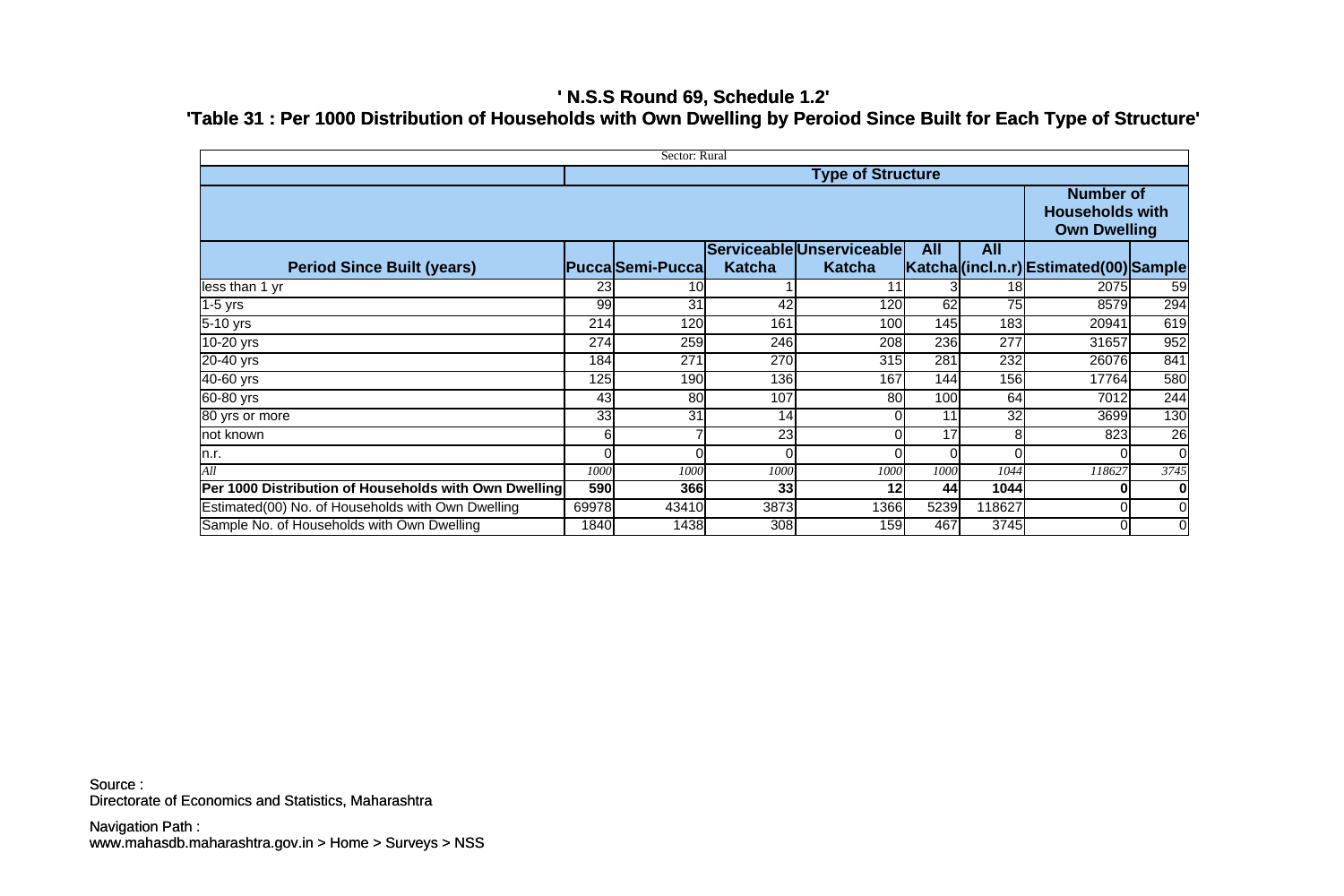## **' N.S.S Round 69, Schedule 1.2' 'Table 31 : Per 1000 Distribution of Households with Own Dwelling by Peroiod Since Built for Each Type of Structure'**

| Sector: Urban                                         |       |                         |               |                           |            |            |                                                                   |                 |  |  |
|-------------------------------------------------------|-------|-------------------------|---------------|---------------------------|------------|------------|-------------------------------------------------------------------|-----------------|--|--|
| <b>Type of Structure</b>                              |       |                         |               |                           |            |            |                                                                   |                 |  |  |
|                                                       |       |                         |               |                           |            |            | <b>Number of</b><br><b>Households with</b><br><b>Own Dwelling</b> |                 |  |  |
|                                                       |       |                         |               | Serviceable Unserviceable | <b>All</b> | <b>All</b> |                                                                   |                 |  |  |
| <b>Period Since Built (years)</b>                     |       | <b>Pucca</b> Semi-Pucca | <b>Katcha</b> | <b>Katcha</b>             |            |            | Katcha (incl.n.r) Estimated (00) Sample                           |                 |  |  |
| less than 1 yr                                        |       |                         | 0             | 87                        | 11         |            | 550                                                               | 61              |  |  |
| $1-5$ yrs                                             | 58    | 16                      | 11            |                           |            | 55         | 3724                                                              | 240             |  |  |
| 5-10 yrs                                              | 221   | 93                      | 129           | 49                        | 120        | 211        | 14372                                                             | 814             |  |  |
| 10-20 yrs                                             | 361   | 354                     | 62            | 139                       | 71         | 360        | 24515                                                             | 1400            |  |  |
| 20-40 yrs                                             | 231   | 300                     | 169           | 662                       | 229        | 237        | 16071                                                             | 1110            |  |  |
| 40-60 yrs                                             | 76    | 114                     | 386           | 62                        | 347        | 81         | 5445                                                              | 444             |  |  |
| 60-80 yrs                                             | 32    | 82                      | 207           |                           | 182        | 37         | 2489                                                              | 157             |  |  |
| 80 yrs or more                                        |       | 19                      | 0             |                           |            |            | 476                                                               | 50              |  |  |
| not known                                             |       | 17                      | 36            |                           | 32         | 8l         | 525                                                               | $\overline{39}$ |  |  |
| n.r.                                                  |       |                         | $\Omega$      |                           |            |            |                                                                   | $\overline{0}$  |  |  |
| All                                                   | 1000  | 1000                    | 1000          | 1000                      | 1000       | 1004       | 68167                                                             | 4315            |  |  |
| Per 1000 Distribution of Households with Own Dwelling | 922   | 74                      |               |                           |            | 1004       |                                                                   | 0               |  |  |
| Estimated(00) No. of Households with Own Dwelling     | 62870 | 5011                    | 252           | 35                        | 287        | 68167      |                                                                   | $\overline{0}$  |  |  |
| Sample No. of Households with Own Dwelling            | 3687  | 580                     | 40            | 8                         | 48         | 4315       | $\overline{0}$                                                    | $\overline{0}$  |  |  |

Directorate of Economics and Statistics, Maharashtra Source :

www.mahasdb.maharashtra.gov.in > Home > Surveys > NSS Navigation Path :